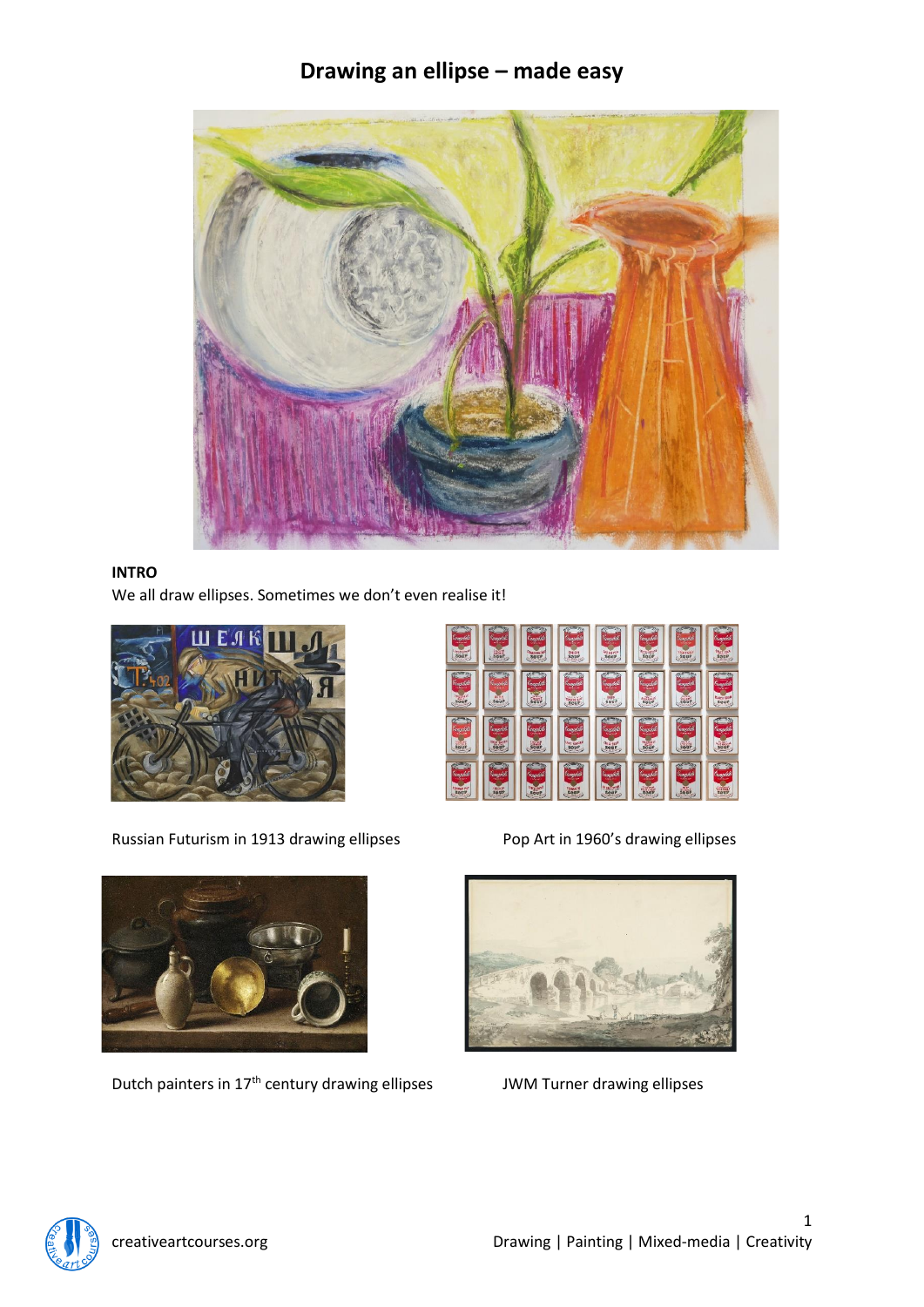We find ellipses everywhere

- **1. Horizontal perspective** they lie flat on a surface ellipse is widest left-right mugs, bowls, bowls, paddling pools, etc
- **2. Vertical perspective** they stand up ellipse is widest top-bottom arches, wheels, road signs, etc
- **3.** It even applies to drawing the human form!
	- $\circ$  Same theory different orientations





• **An ellipse is simply a circle in perspective**



Same as a Parallelogram is a square in perspective







#### **EQUIPMENT**

- **Materials:** 4B-8B Pencil, rubber; choose either watercolour paint, or soft pastels, or oil pastels o 3 x A4 paper + tracing paper, 1 x A3 paper for drawing or painting
- **Resources:** Round still life objects bowls, mugs, cups, plates, bowls, fruit cut in half, wheel, etc

#### **ARTIST IMAGES**

• [Ben Nicholson](https://www.google.com/search?q=ben+nicholson+still+life+drawing&tbm=isch&ved=2ahUKEwisnoPh1anpAhUGYBoKHVapCNYQ2-cCegQIABAA&oq=ben+nicholson+still+life+drawing&gs_lcp=CgNpbWcQAzIECCMQJzIGCAAQCBAeOgQIABAeOgYIABAFEB5QznVY4YQBYLmHAWgAcAB4AIABQYgBtQOSAQE4mAEAoAEBqgELZ3dzLXdpei1pbWc&sclient=img&ei=oCW4XqzOEIbAadbSorAN&bih=749&biw=1684&tbs=isz%3Al&hl=en#imgrc=wOcAYNEkx-LXQM)

#### **POST ON SOCIAL MEDIA**

- Use our facebook page: click on this link [Creative Art Courses](https://www.facebook.com/Creative-Art-Courses-102713489895837/?ref=bookmarks)
	- o **#artroom516** use at the end every post message

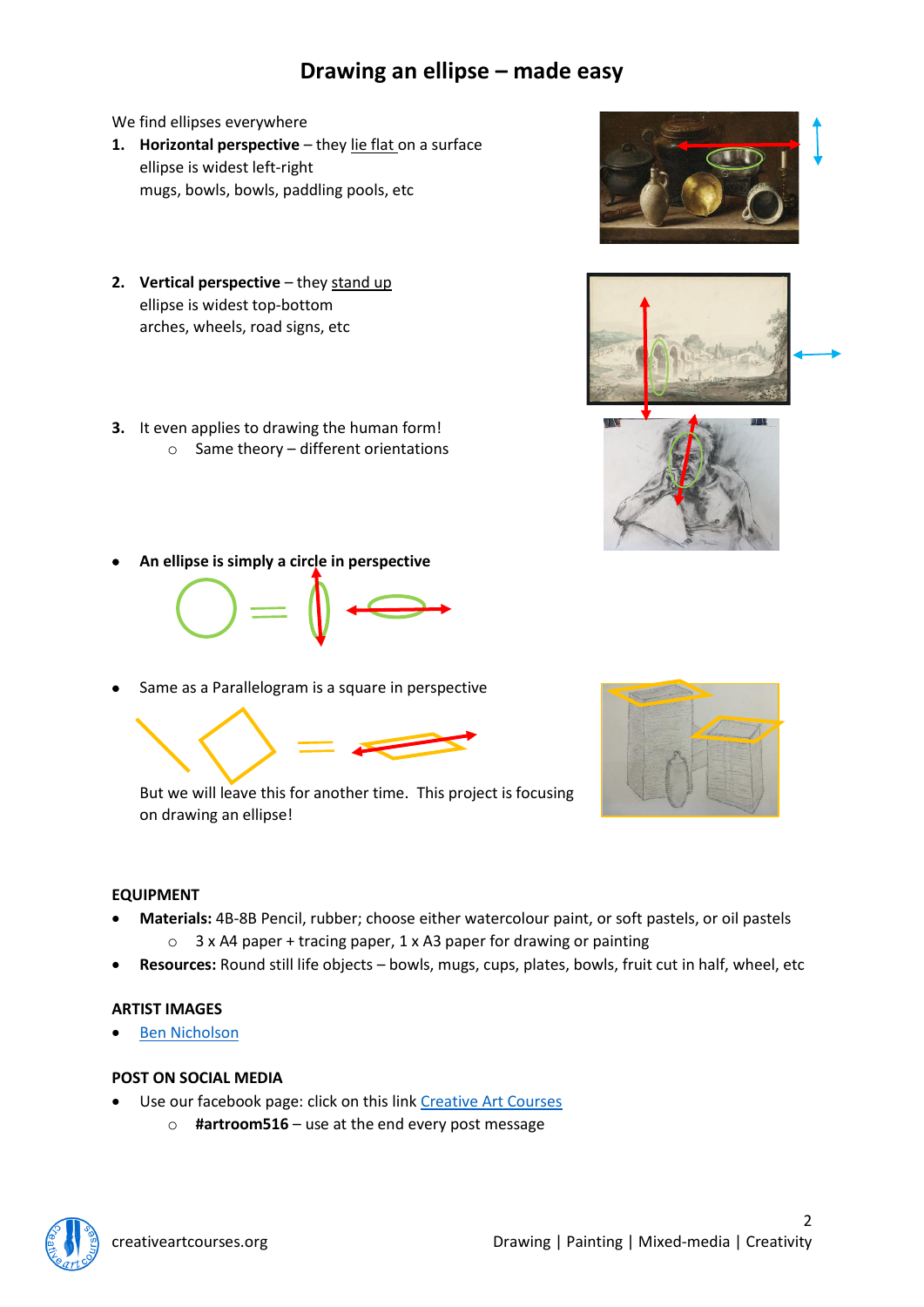### **Too complicated**

Drawing ellipses can get way too complicated and I could go into tons of theory explaining an ellipse in relation to 2-point perspective.

### **Its easy!**

Don't worry – you can draw an ellipse perfectly well simply by knowing what to look for and what to measure – no perspective theory needed!

## • **Key measurements - Height x Width**

These are the 2 basic distances we need to measure and compare to help you get the correct proportions of an ellipse.

# • **The squashing of a circle**

- **1.** Measure the distance at the *narrowest* point of the ellipse
	- $\circ$  Cups and bowls will be a vertical measure (see blue line in image #1 above)
	- o Building archways will be a horizontal measure (see blue arrows image #2 above)
- **2.** Compare how many times this fits into the *widest* point of the ellipse (see the red arrows in image #1+2 above)
- **3.** Now imagine you are drawing a circle but squashing it until the widest and shortest parts of the ellipse match the measurements you have just made during step 1 - until it fits the proportions see on your object.

## **Vertical squash** (horizontal perspective)



This happens as you move UP + DOWN in relationship to your object (see blue arrows)

- If you look at your object from high up you will see a near perfect circle (left of the diagram)
- If you move lower down, so your eyes are closer to the object, you will see an ever narrower ellipse until you see no ellipse at all but a single line, when your eyes are level with the rim of your object. (right of the diagram)

### **Horizontal squash** (vertical perspective)

This happens as you move LEFT + RIGHT in relationship to your object (see blue arrows)

- If you look at your object directly in front of you, you will see a near perfect circle (left of the diagram)
- If you move further away to your left or right, the further away you go you will see an ever narrower ellipse until you see no ellipse at all but a single line (right of the diagram)